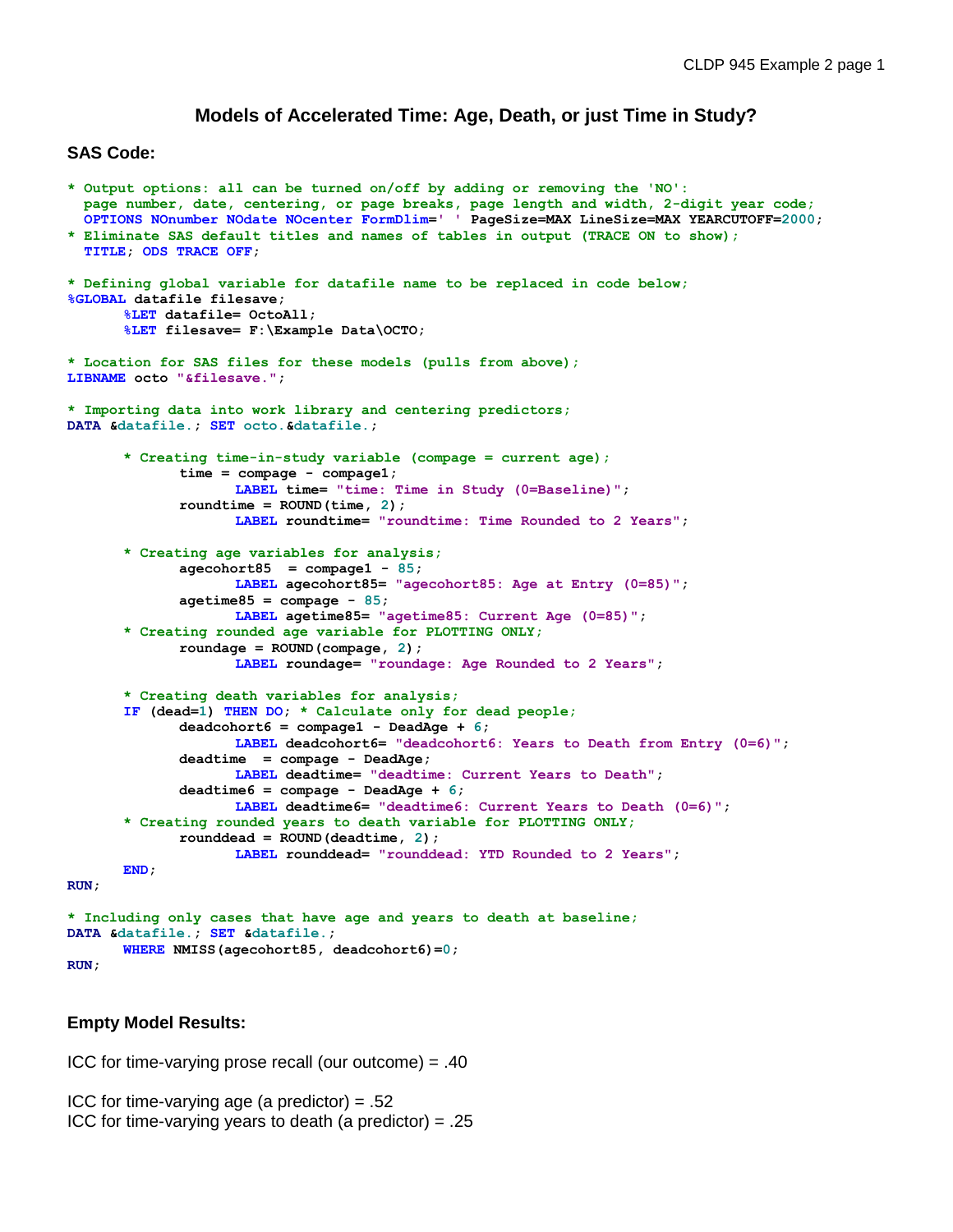## **Age as Time: Examining Means across Ages**

```
* Setting system options for graphics below;
GOPTIONS RESET=ALL NOBORDER FTEXT=TRIPLEX FTITLE=TRIPLEX VSIZE=4.0in HSIZE=5.0in INTERPOL=JOIN 
GSFNAME=OUTGRAPH DEV=BMP GSFMODE=REPLACE;
TITLE1 "SAS Means Model for Prose Recall by Age";
PROC MIXED DATA=&datafile. NOCLPRINT COVTEST IC NAMELEN=100 METHOD=ML;
      CLASS case roundage;
      MODEL prose = roundage / SOLUTION DDFM=Satterthwaite;
      RANDOM INTERCEPT / G TYPE=UN SUBJECT=case; 
      LSMEANS roundage; 
      ODS OUTPUT LSMeans=AgeMeans; RUN;
* Opening up saved data set of means;
DATA AgeMeans2; SET AgeMeans;
      case=-99; compage=roundage; prose=estimate;
      KEEP case compage prose; 
RUN;
* Good practice -- sort datasets prior to merging;
PROC SORT DATA=&datafile.; BY case compage; RUN;
PROC SORT DATA=AgeMeans2; BY case compage; RUN;
DATA AgeMerged; SET &datafile. AgeMeans2; BY case compage; RUN;
* Generating plot for INDIVIDUALS and MEAN, saving it as bitmap to named location;
FILENAME outgraph "&filesave.\Prose by Age.bmp"; 
TITLE JUSTIFY=CENTER HEIGHT=1.5 "Prose Recall by Age"; 
PROC GPLOT DATA=AgeMerged; 
       * Settings for Y-axis;
         AXIS1 LENGTH=3.0in LABEL=(ANGLE=90 HEIGHT=1.2 "Prose Recall") ORDER=(-2 TO 16 BY 2);
      * Settings for X-axis;
         AXIS2 LENGTH=4.0in LABEL=(HEIGHT=1.2 "Age") ORDER=(80 TO 98 BY 2);
      * Specification for observed means;
         SYMBOL1 VALUE=DOT COLOR=BLACK HEIGHT=1.5 LINE=1 WIDTH=5;
       * Specification for all other lines (from REPEAT option);
         SYMBOL2 VALUE=NONE LINE=1 WIDTH=1 REPEAT=100;
       * Plot Y*X=separate person, start axes at 0 unless otherwise specified;
```
 **PLOT prose\*compage=case / VZERO HZERO NOLEGEND VAXIS=AXIS1 HAXIS=AXIS2;** 

**RUN; QUIT;**



|     | <b>LS Means LS Means</b> |       |
|-----|--------------------------|-------|
| Age | Estimate                 | SE    |
| 80  | 7.540                    | 0.626 |
| 82  | 6.201                    | 0.421 |
| 84  | 5.180                    | 0.408 |
| 86  | 4.342                    | 0.405 |
| 88  | 3.154                    | 0.456 |
| 90  | 1.855                    | 0.532 |
| 92  | 1.247                    | 0.730 |
| 94  | $-0.334$                 | 1.061 |
| 96  | $-1.253$                 | 1.395 |
| 98  | -0.769                   | 1.941 |

### Prose Recall by Age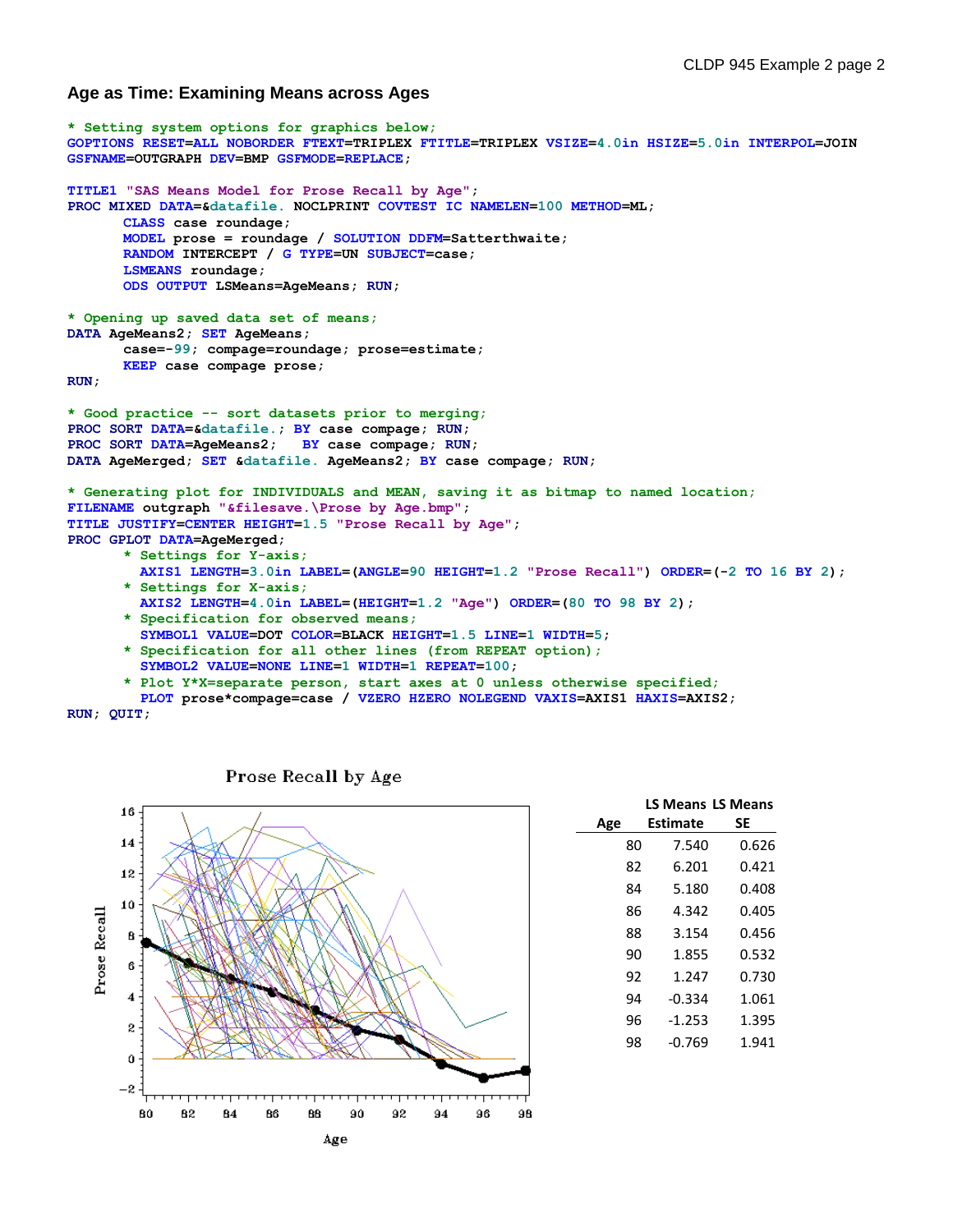# **1a) Age as Time: Random Linear Model**

**TITLE1 "SAS Random Linear Model for Age as Time"; PROC MIXED DATA=&datafile. NOCLPRINT COVTEST IC NAMELEN=100 METHOD=ML; CLASS case; MODEL prose = agetime85 / SOLUTION DDFM=Satterthwaite; RANDOM INTERCEPT agetime85 / G TYPE=UN SUBJECT=case; RUN;** Estimated G Matrix Row Effect Case Col1 Col2 1 Intercept 3 10.3759 -0.4298 2 agetime85 3 -0.4298 0.1214 Covariance Parameter Estimates Standard Z Cov Parm Subject Estimate Error Value Pr Z UN(1,1) Case 10.3759 1.5551 6.67 <.0001 UN(2,1) Case -0.4298 0.2088 -2.06 0.0395 UN(2,2) Case 0.1214 0.07364 1.65 0.0496 Residual 7.3771 0.8104 9.10 <.0001 Fit Statistics -2 Log Likelihood 2540.3 AIC (smaller is better) 2552.3 AICC (smaller is better) 2552.5 BIC (smaller is better) 2572.8 Solution for Fixed Effects Standard Effect Estimate Error DF t Value Pr > |t| Intercept 4.7296 0.2847 178 16.61 <.0001

agetime85 -0.5134 0.05938 71.2 -8.65 <.0001

**How do we interpret the fixed intercept?**

**How do we interpret the agetime85 linear slope?**

### **1b) Examining Convergence of Between-Person and Within-Person Effects of Age**

**TITLE1 "SAS Testing Age Convergence"; TITLE2 "Effect of Age Cohort on Intercept and Linear Change"; PROC MIXED DATA=&datafile. NOCLPRINT COVTEST IC NAMELEN=100 METHOD=ML; CLASS case; MODEL prose = agetime85 agecohort85 agetime85\*agecohort85 / SOLUTION DDFM=Satterthwaite; RANDOM INTERCEPT agetime85 / G TYPE=UN SUBJECT=case; RUN;**

#### Covariance Parameter Estimates

|          |         |           | Standard |         |         |
|----------|---------|-----------|----------|---------|---------|
| Cov Parm | Subject | Estimate  | Error    | Value   | Pr 7    |
| UN(1,1)  | Case    | 10.1450   | 1.4945   | 6.79    | < 0.001 |
| UN(2,1)  | Case    | $-0.3190$ | 0.2096   | $-1.52$ | 0.1280  |
| UN(2, 2) | Case    | 0.1374    | 0.07666  | 1.79    | 0.0366  |
| Residual |         | 7.0297    | 0.7639   | 9.20    | < 0.001 |

| Fit Statistics           |        |
|--------------------------|--------|
| -2 Log Likelihood        | 2530.2 |
| AIC (smaller is better)  | 2546.2 |
| AICC (smaller is better) | 2546.5 |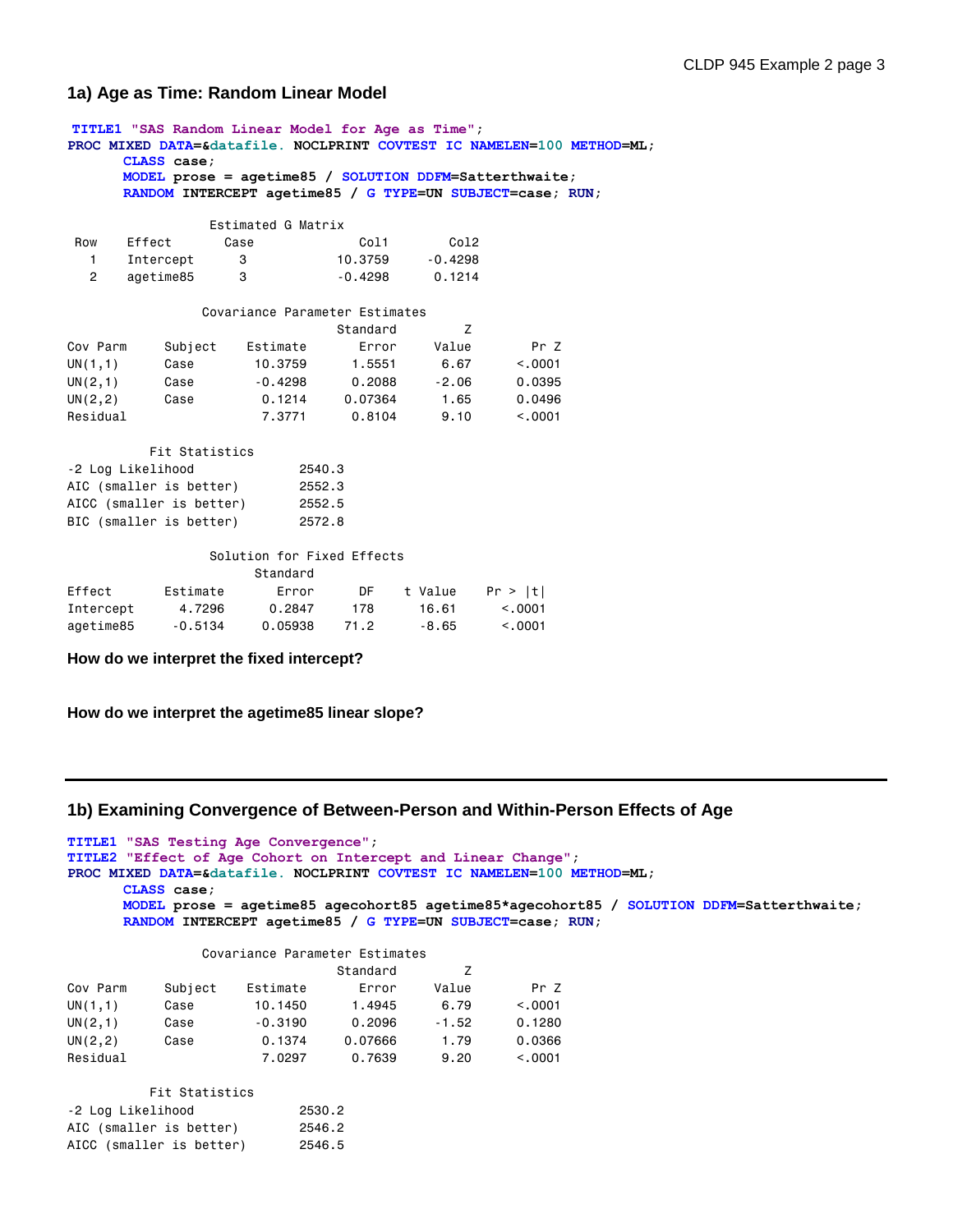BIC (smaller is better) 2573.5

| Solution for Fixed Effects |            |         |      |         |         |  |  |
|----------------------------|------------|---------|------|---------|---------|--|--|
|                            | Standard   |         |      |         |         |  |  |
| Effect                     | Estimate   | Error   | DF   | t Value | Pr >  t |  |  |
| Intercept                  | 5.5132     | 0.4155  | 330  | 13.27   | < 0.001 |  |  |
| agetime85                  | $-0.6752$  | 0.07922 | 91.5 | $-8.52$ | < 0.001 |  |  |
| agecohort85                | 0.4150     | 0.1321  | 342  | 3.14    | 0.0018  |  |  |
| agetime85*agecohort85      | $-0.01855$ | 0.02063 | 75.8 | $-0.90$ | 0.3715  |  |  |

**NOW how do we interpret the fixed intercept?**

**NOW how do we interpret the agetime85 linear slope?**

**What does the effect of agecohort85 represent?**

**What does the interaction of agetime85\*agecohort85 represent?**



**Age**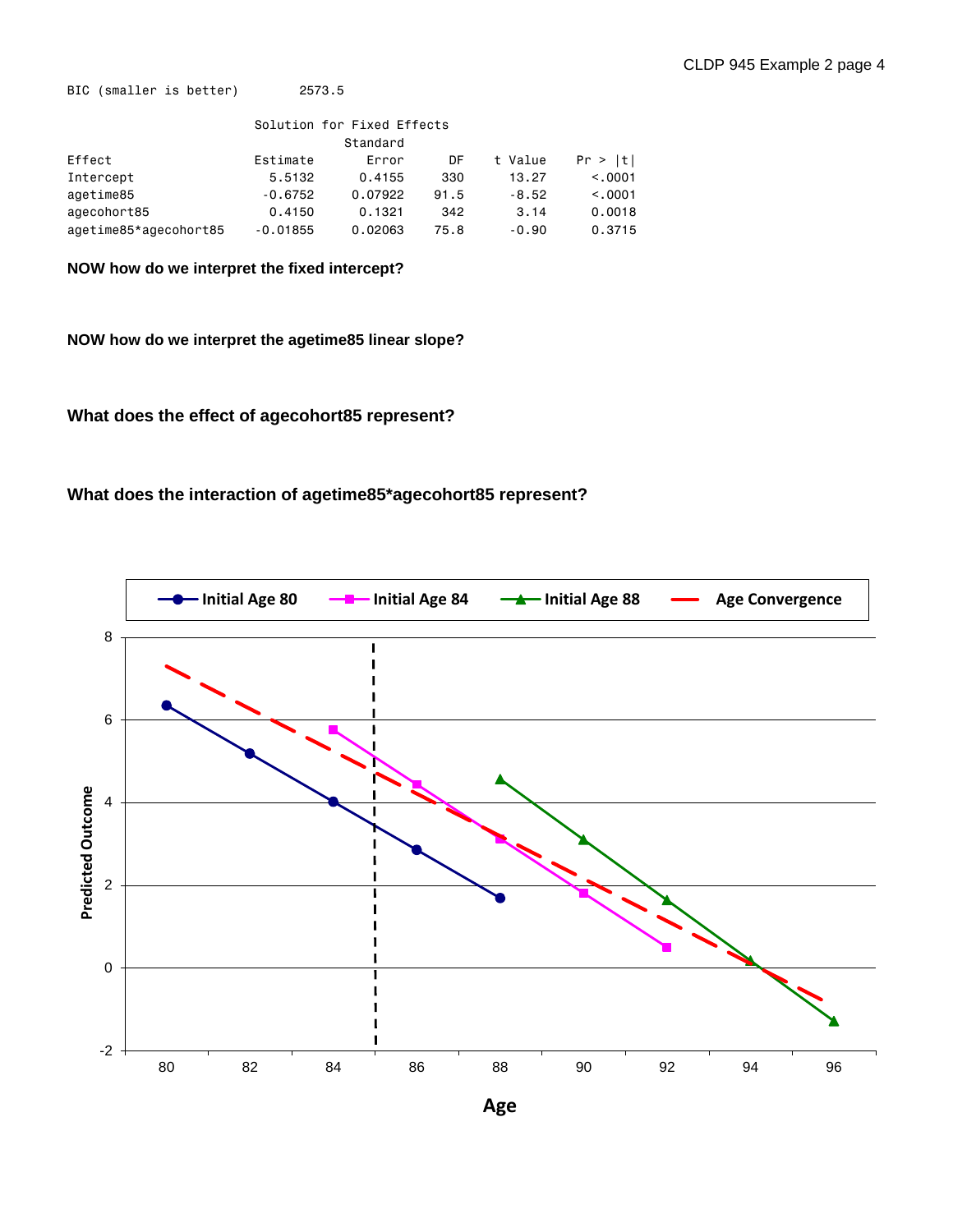**Years to Death as Time: Examining Means across Years to Death**

```
/*** Plot for Years to Death Means ***/
* Setting system options for graphics below;
GOPTIONS RESET=ALL NOBORDER FTEXT=TRIPLEX FTITLE=TRIPLEX VSIZE=4.0in HSIZE=5.0in INTERPOL=JOIN 
GSFNAME=OUTGRAPH DEV=BMP GSFMODE=REPLACE;
TITLE1 "SAS Means Model for Prose Recall by Years to Death";
PROC MIXED DATA=&datafile. NOCLPRINT COVTEST IC NAMELEN=100 METHOD=ML;
      CLASS case rounddead;
      MODEL prose = rounddead / SOLUTION DDFM=Satterthwaite;
      RANDOM INTERCEPT / G TYPE=UN SUBJECT=case; 
      LSMEANS rounddead; 
      ODS OUTPUT LSMeans=DeadMeans; RUN;
* Opening up saved data set of means;
DATA DeadMeans2; SET DeadMeans;
      case=-99; deadtime=rounddead; prose=estimate;
      KEEP case deadtime prose; 
RUN;
* Good practice -- sort datasets prior to merging;
PROC SORT DATA=&datafile.; BY case deadtime; RUN;
PROC SORT DATA=DeadMeans2; BY case deadtime; RUN;
DATA DeadMerged; SET &datafile. DeadMeans2; BY case deadtime; RUN;
* Generating plot for INDIVIDUALS and MEAN, saving it as bitmap to named location;
FILENAME outgraph "&filesave.\Prose by YTD.bmp"; 
TITLE JUSTIFY=CENTER HEIGHT=1.5 "Prose Recall by Years to Death"; 
PROC GPLOT DATA=DeadMerged; 
       * Settings for Y-axis;
         AXIS1 LENGTH=3.0in LABEL=(ANGLE=90 HEIGHT=1.2 "Prose Recall") ORDER=(0 TO 16 BY 2);
      * Settings for X-axis;
         AXIS2 LENGTH=4.0in LABEL=(HEIGHT=1.2 "Years to Death") ORDER=(-14 TO 0 BY 2);
      * Specification for observed means;
         SYMBOL1 VALUE=DOT COLOR=BLACK HEIGHT=1.5 LINE=1 WIDTH=5;
       * Specification for all other lines (from REPEAT option);
         SYMBOL2 VALUE=NONE LINE=1 WIDTH=1 REPEAT=100;
       * Plot Y*X=separate person, start axes at 0 unless otherwise specified;
```

```
 PLOT prose*deadtime=case / VZERO HZERO NOLEGEND VAXIS=AXIS1 HAXIS=AXIS2;
```
**RUN; QUIT;**



| Years<br>to Death | <b>LS Means</b><br>Estimate | <b>LS Means</b><br>SΕ |
|-------------------|-----------------------------|-----------------------|
| $-14$             | 7.784                       | 1.482                 |
| -12               | 9.328                       | 0.837                 |
| -10               | 7.374                       | 0.591                 |
| -8                | 6.961                       | 0.447                 |
| -6                | 6.451                       | 0.383                 |
| -4                | 4.361                       | 0.341                 |
| -2                | 2.294                       | 0.340                 |
| O                 | 1.179                       | 0.542                 |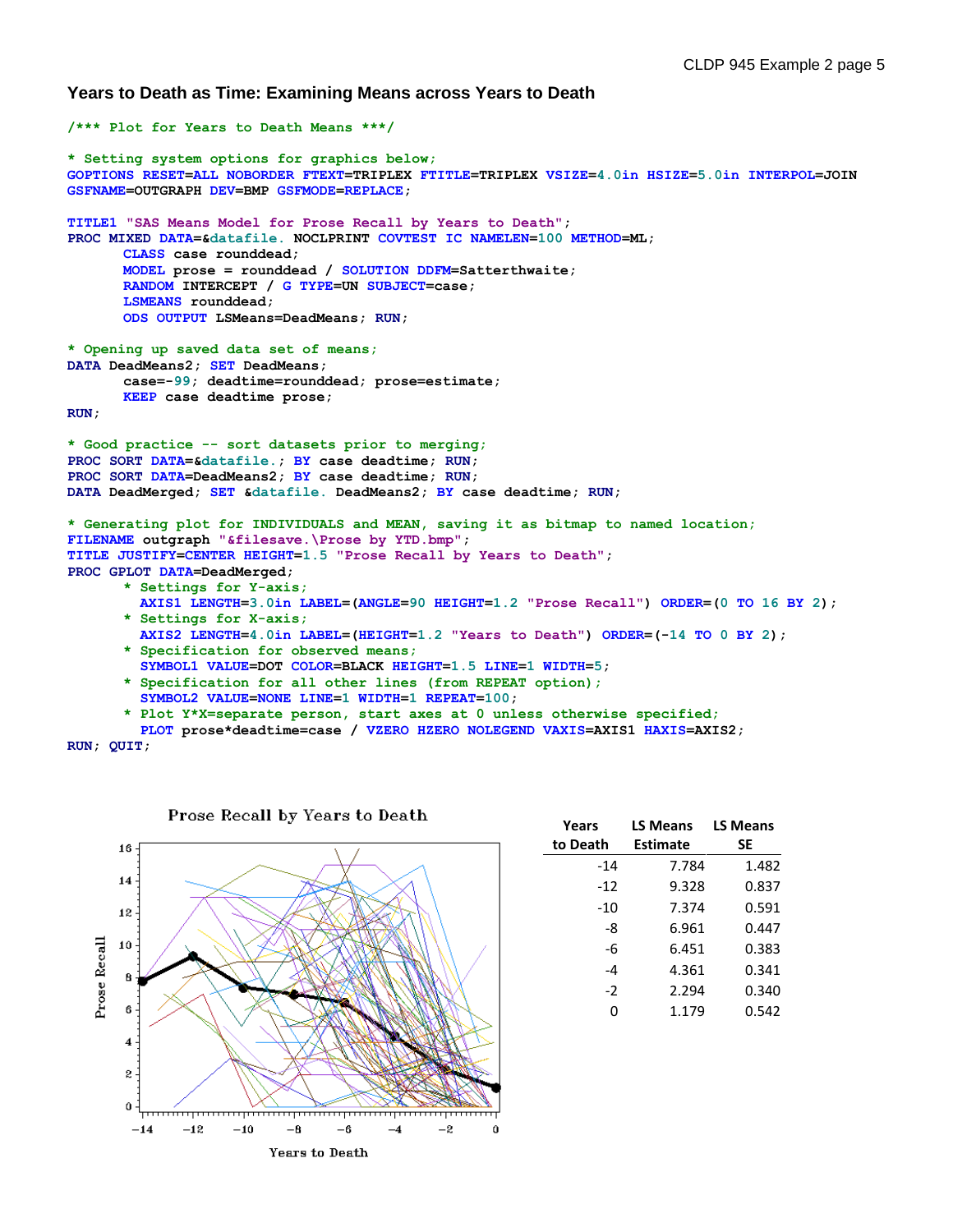# **2a) Years to Death as Time: Fixed Quadratic, Random Linear Model**

**TITLE1 "SAS Fixed Quadratic, Random Linear Model for Years to Death as Time"; PROC MIXED DATA=&datafile. NOCLPRINT COVTEST IC NAMELEN=100 METHOD=ML; CLASS case; MODEL prose = deadtime6 deadtime6\*deadtime6 / SOLUTION DDFM=Satterthwaite; RANDOM INTERCEPT deadtime6 / G TYPE=UN SUBJECT=case; RUN;** Covariance Parameter Estimates Standard Z Cov Parm Subject Estimate Error Value Pr Z UN(1,1) Case 8.6019 1.4991 5.74 <.0001 UN(2,1) Case -0.5511 0.2420 -2.28 0.0228 UN(2,2) Case 0.03821 0.05997 0.64 0.2620 Residual 7.5763 0.8030 9.43 <.0001 Fit Statistics -2 Log Likelihood 2467.9 AIC (smaller is better) 2481.9 AICC (smaller is better) 2482.2 BIC (smaller is better) 2505.8 Solution for Fixed Effects Standard Effect **Extimate** Error DF t Value Pr > |t| Intercept 6.0177 0.3095 197 19.45 <.0001 deadtime6 -0.6663 0.06177 61.3 -10.79 <.0001 deadtime6\*deadtime6 -0.04428 0.01364 204 -3.25 0.0014

**How do we interpret the fixed intercept?**

**How do we interpret the deadtime6 linear slope?**

**How do we interpret the deadtime6\*deadtime6 quadratic slope?**

## **2b) Examining Convergence of Between-Person and Within-Person Effects of Years to Death**

```
TITLE1 "SAS Testing Death Convergence";
TITLE2 "Effect of Death Cohort on Intercept and Linear Change";
PROC MIXED DATA=&datafile. NOCLPRINT COVTEST IC NAMELEN=100 METHOD=ML;
      CLASS case;
      MODEL prose = deadtime6 deadtime6*deadtime6 deadcohort6
                     deadtime6*deadcohort6 deadtime6*deadtime6*deadcohort6
                    / SOLUTION DDFM=Satterthwaite;
      RANDOM INTERCEPT deadtime6 / G TYPE=UN SUBJECT=case; RUN;
                 Covariance Parameter Estimates
```

|          |         |           | Standard |         |         |
|----------|---------|-----------|----------|---------|---------|
| Cov Parm | Subject | Estimate  | Error    | Value   | Pr 7    |
| UN(1,1)  | Case    | 8.3628    | 1.4682   | 5.70    | < 0.001 |
| UN(2,1)  | Case    | $-0.5053$ | 0.2332   | $-2.17$ | 0.0303  |
| UN(2, 2) | Case    | 0.03011   | 0.05808  | 0.52    | 0.3021  |
| Residual |         | 7.6021    | 0.8074   | 9.42    | < 0.001 |

| Fit Statistics           |        |
|--------------------------|--------|
| -2 Log Likelihood        | 2465.8 |
| AIC (smaller is better)  | 2485.8 |
| AICC (smaller is better) | 2486.3 |
| BIC (smaller is better)  | 2519.9 |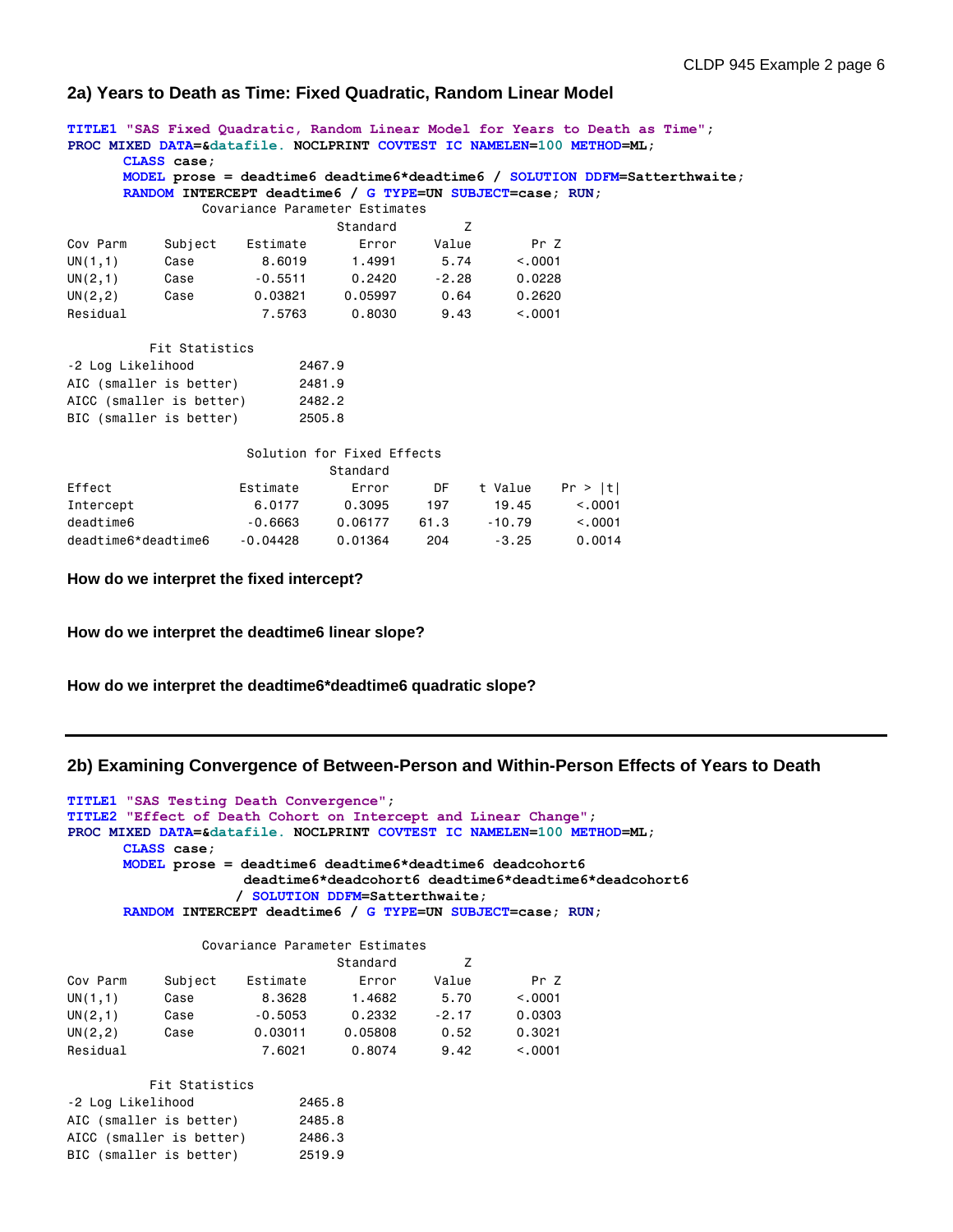|                                 | Solution for Fixed Effects |          |     |         |          |
|---------------------------------|----------------------------|----------|-----|---------|----------|
|                                 |                            | Standard |     |         |          |
| Effect                          | Estimate                   | Error    | DF  | t Value | Pr >  t  |
| Intercept                       | 6,3695                     | 0.3901   | 224 | 16.33   | < 0.0001 |
| deadtime6                       | $-0.8606$                  | 0.1785   | 227 | $-4.82$ | < 0.0001 |
| deadtime6*deadtime6             | $-0.01586$                 | 0.03389  | 365 | $-0.47$ | 0.6400   |
| deadcohort6                     | 0.1749                     | 0.1258   | 252 | 1.39    | 0.1657   |
| deadtime6*deadcohort6           | $-0.04874$                 | 0.03982  | 215 | $-1.22$ | 0.2223   |
| deadtime6*deadtime6*deadcohort6 | 0.001366                   | 0.004894 | 212 | 0.28    | 0.7805   |

**NOW how do we interpret the fixed intercept, linear deadtime6, and quadratic deadtime6 slopes?**

# **What does the effect of deadcohort6 represent?**

**What do the interactions of deadcohort6 on the linear and quadratic deadtime6 slopes represent?**

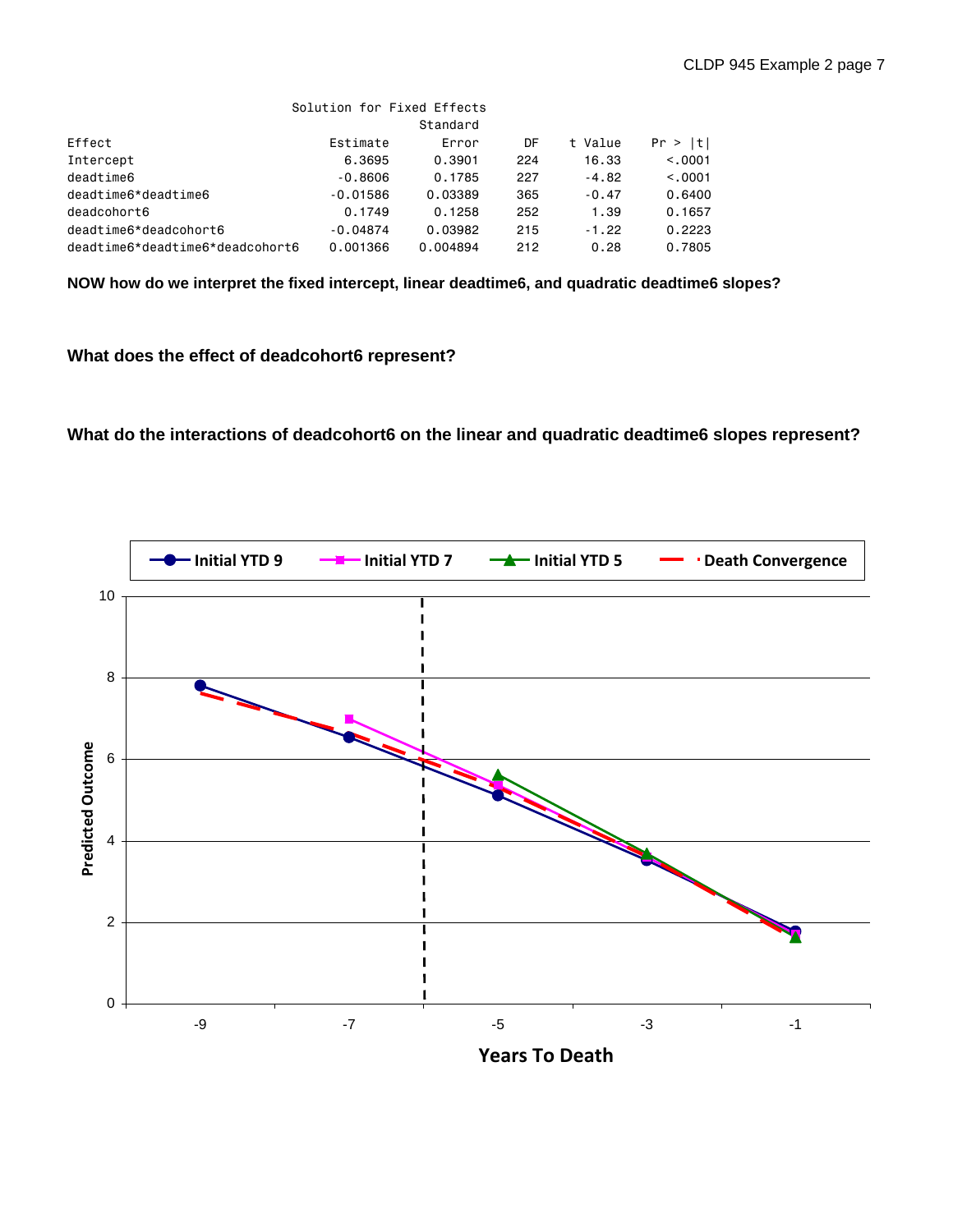**Years in Study as Time: Examining Means across Years in Study**

```
/*** Plot for Years in Study Means ***/
* Setting system options for graphics below;
GOPTIONS RESET=ALL NOBORDER FTEXT=TRIPLEX FTITLE=TRIPLEX VSIZE=4.0in HSIZE=5.0in INTERPOL=JOIN 
GSFNAME=OUTGRAPH DEV=BMP GSFMODE=REPLACE;
TITLE1 "SAS Means Model for Prose Recall by Years in Study";
PROC MIXED DATA=&datafile. NOCLPRINT COVTEST IC NAMELEN=100 METHOD=ML;
      CLASS case roundtime;
      MODEL prose = roundtime / SOLUTION DDFM=Satterthwaite;
      RANDOM INTERCEPT / G TYPE=UN SUBJECT=case; 
      LSMEANS roundtime; 
      ODS OUTPUT LSMeans=TimeMeans; RUN;
* Opening up saved data set of means;
DATA TimeMeans2; SET TimeMeans;
      case=-99; time=roundtime; prose=estimate;
      KEEP case time prose; 
RUN;
* Good practice -- sort datasets prior to merging;
PROC SORT DATA=&datafile.; BY case time; RUN;
PROC SORT DATA=TimeMeans2; BY case time; RUN;
DATA TimeMerged; SET &datafile. TimeMeans2; BY case time; RUN;
* Generating plot for INDIVIDUALS and MEAN, saving it as bitmap to named location;
FILENAME outgraph "&filesave.\Prose by Time.bmp"; 
TITLE JUSTIFY=CENTER HEIGHT=1.5 "Prose Recall by Years in Study"; 
PROC GPLOT DATA=TimeMerged; 
      * Settings for Y-axis;
         AXIS1 LENGTH=3.0in LABEL=(ANGLE=90 HEIGHT=1.2 "Prose Recall") ORDER=(0 TO 16 BY 2);
      * Settings for X-axis;
         AXIS2 LENGTH=4.0in LABEL=(HEIGHT=1.2 "Years in Study") ORDER=(0 TO 8 BY 2);
      * Specification for observed means;
         SYMBOL1 VALUE=DOT COLOR=BLACK HEIGHT=1.5 LINE=1 WIDTH=5;
      * Specification for all other lines (from REPEAT option);
         SYMBOL2 VALUE=NONE LINE=1 WIDTH=1 REPEAT=100;
       * Plot Y*X=separate person, start axes at 0 unless otherwise specified;
         PLOT prose*time=case / VZERO HZERO NOLEGEND VAXIS=AXIS1 HAXIS=AXIS2;
```

```
RUN; QUIT;
```


| Prose Recall by Years in Study |  |  |  |  |  |
|--------------------------------|--|--|--|--|--|
|--------------------------------|--|--|--|--|--|

| <b>Years in</b> | <b>LS Means</b> | <b>LS Means</b> |
|-----------------|-----------------|-----------------|
| <b>Study</b>    | <b>Estimate</b> | SE              |
| n               | 5.760           | 0.333           |
| $\mathcal{P}$   | 4.376           | 0.347           |
| 4               | 2.845           | 0.417           |
| 6               | 1.531           | 0.517           |
| 8               | 1.180           | 0.662           |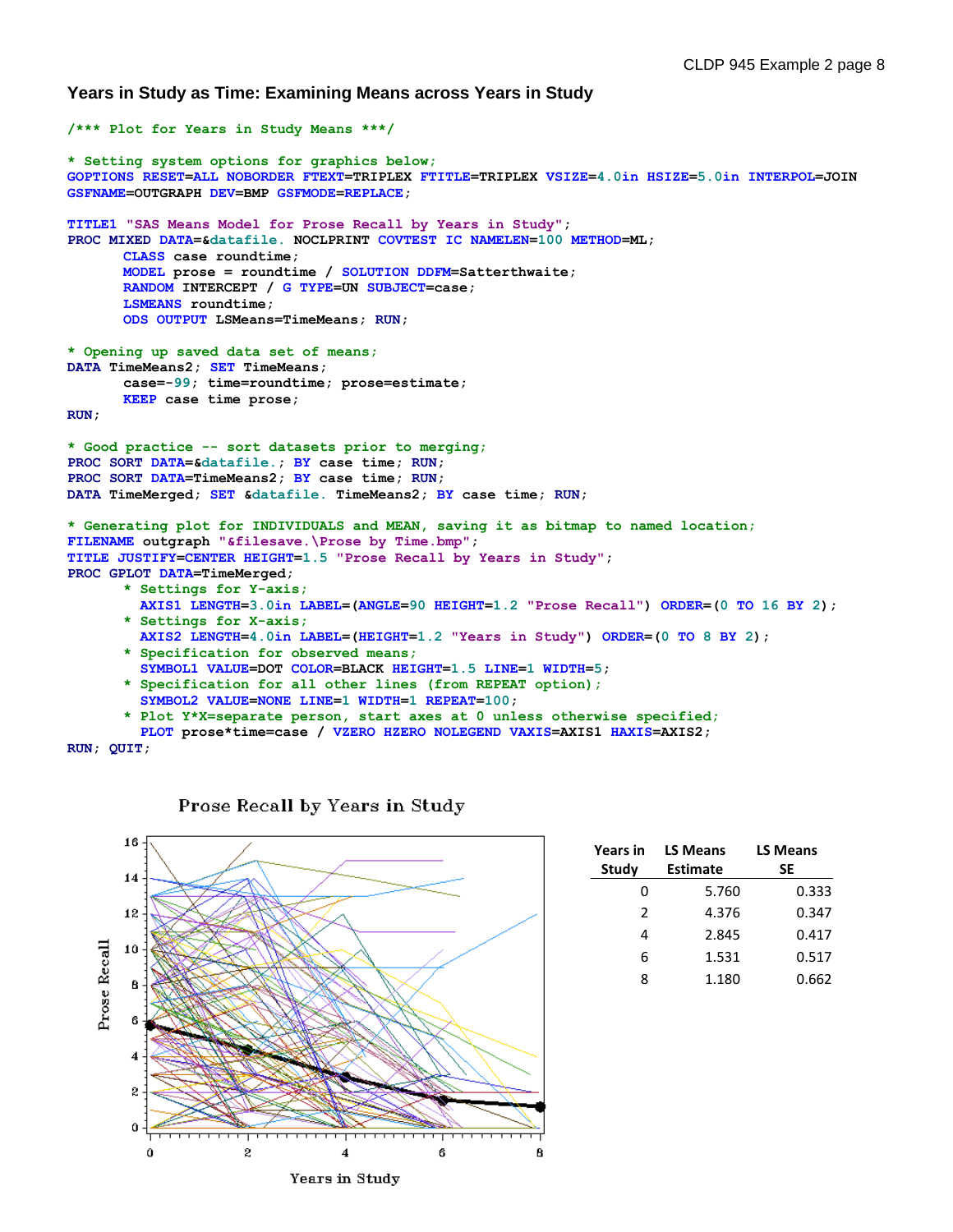## **3a) Years in Study as Time: Random Linear Model**

**TITLE1 "SAS Random Linear Model for Years in Study as Time"; PROC MIXED DATA=&datafile. NOCLPRINT COVTEST IC NAMELEN=100 METHOD=ML; CLASS case; MODEL prose = time / SOLUTION DDFM=Satterthwaite; RANDOM INTERCEPT time / G TYPE=UN SUBJECT=case; RUN;** Covariance Parameter Estimates Standard Z Cov Parm Subject Estimate Error Value Pr Z UN(1,1) Case 13.7180 2.1259 6.45 <.0001 UN(2,1) Case -0.9713 0.4278 -2.27 0.0232 UN(2,2) Case 0.2953 0.1151 2.57 0.0052 Residual 6.3442 0.6834 9.28 <.0001 Fit Statistics -2 Log Likelihood 2532.2 AIC (smaller is better) 2544.2 AICC (smaller is better) 2544.4 BIC (smaller is better) 2564.7 Solution for Fixed Effects Standard Effect Estimate Error DF t Value Pr > |t| Intercept 5.6882 0.3261 179 17.44 <.0001

**How do we intercept the fixed intercept?**

**How do we interpret the time linear slope?**

### **3b) Examining Prediction by Baseline Age and Years to Death (r = .20 between time metrics)**

```
TITLE1 "SAS Examining Prediction by Age and Years to Death";
TITLE2 "Effect of Age Cohort and Death Cohort on Intercept and Linear Change";
PROC MIXED DATA=&datafile. NOCLPRINT COVTEST IC NAMELEN=100 METHOD=ML;
      CLASS case;
      MODEL prose = time agecohort85 deadcohort6 time*agecohort85 time*deadcohort6
                    / SOLUTION DDFM=Satterthwaite;
      RANDOM INTERCEPT time / G TYPE=UN SUBJECT=case; RUN;
                 Covariance Parameter Estimates
```

|          |         |           | Standard |         |          |
|----------|---------|-----------|----------|---------|----------|
| Cov Parm | Subject | Estimate  | Error    | Value   | Pr Z     |
| UN(1,1)  | Case    | 10,1009   | 1.7098   | 5.91    | < 0.0001 |
| UN(2,1)  | Case    | $-0.8857$ | 0.3614   | $-2.45$ | 0.0143   |
| UN(2, 2) | Case    | 0.2632    | 0.1038   | 2.54    | 0.0056   |
| Residual |         | 6.0535    | 0.6353   | 9.53    | < 0.001  |

time -0.6555 0.07879 83.1 -8.32 <.0001

| Fit Statistics           |        |
|--------------------------|--------|
| -2 Log Likelihood        | 2463.2 |
| AIC (smaller is better)  | 2483.2 |
| AICC (smaller is better) | 2483.6 |
| BIC (smaller is better)  | 2517.3 |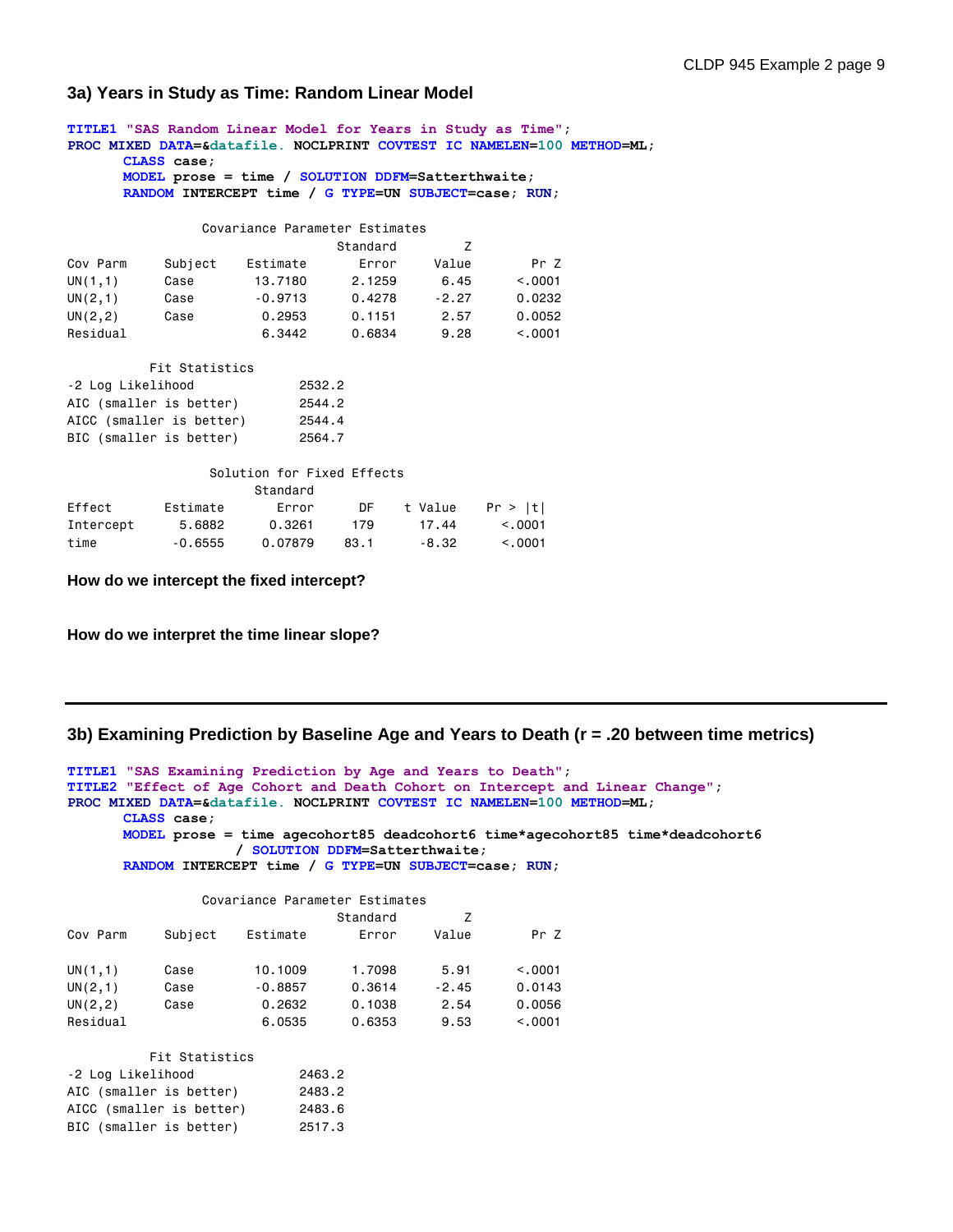|                  |            | Solution for Fixed Effects |      |             |         |
|------------------|------------|----------------------------|------|-------------|---------|
|                  |            | Standard                   |      |             |         |
| Effect           | Estimate   | Error                      | DF   | Value<br>t. | Pr >  t |
| Intercept        | 5.4536     | 0.3286                     | 192  | 16.59       | < 0.001 |
| time             | $-0.8811$  | 0.1039                     | 181  | $-8.48$     | < 0.001 |
| agecohort85      | $-0.2280$  | 0.09910                    | 183  | $-2.30$     | 0.0225  |
| deadcohort6      | $-0.5233$  | 0.09171                    | 175  | $-5.71$     | < 0.001 |
| time*agecohort85 | 0.01805    | 0.02654                    | 90.3 | 0.68        | 0.4980  |
| time*deadcohort6 | $-0.06186$ | 0.02663                    | 123  | $-2.32$     | 0.0218  |

**NOW how do we interpret the fixed intercept and linear slope?**

**What do the effects of agecohort85 and deadcohort6 represent?**

**What do the interactions of agecohort85 and deadcohort6 on the linear time slope represent?**

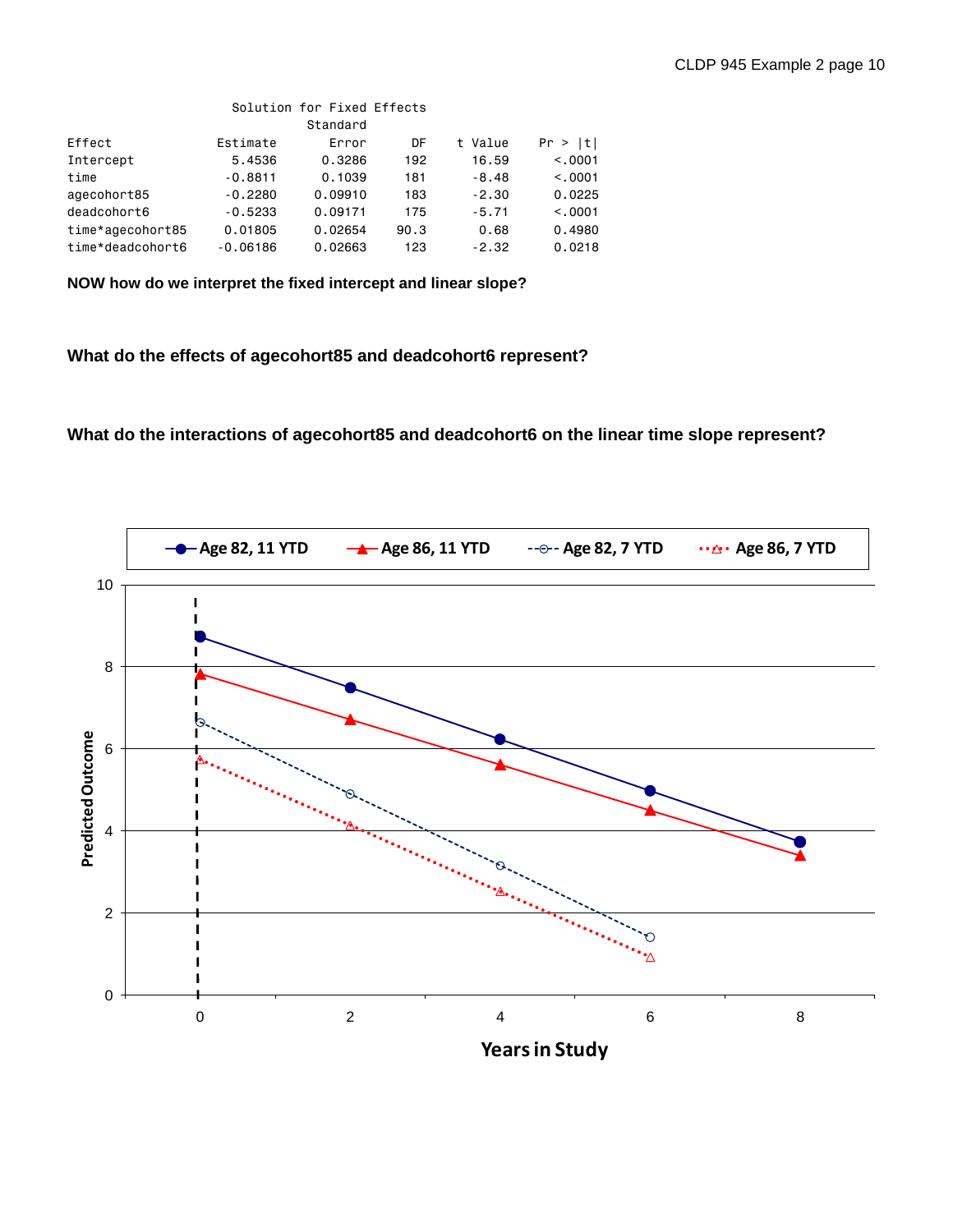**Given that all models were estimated in ML, one could use AIC and BIC to compare alternative time metrics and decide which combination is best empirically. In these data, the models that only contain information about age fit less well than those that contain information about years to death.**

# **Sample Description of Results**

The extent to which longitudinal change over five occasions in long-term memory as measured by prose recall could be described as a function of age (i.e., years since birth), years to death (i.e., negative values up to 0), or time in study (i.e., 0 to 8 years, assessments every two years) was evaluated in a sample of 702 older adults. Initial age ranged from 80 to 98 years; 52% of the variance in age was between-persons, as indicated by an intraclass correlation calculated from an empty model for age. Initial years to death ranged from −14 to 0 years; 25% of the variance in years to death was between persons. For the outcome of prose recall, 40% of its variance was between persons.

To begin, Figure 1a displays the observed means of prose recall as a function of current age (rounded to the nearest two years). As shown, the overall mean age trajectory appears less negative than do the individual age trajectories. A random linear model was the best-fitting unconditional model of change as a function of current age (centered such that 0 represented 85 years). In that model, as seen in the first columns of Table 1, the expected prose recall at age 85 was 4.73, with an expected linear rate of decline of 0.51 per additional year of age. However, given that 52% of the variance in age was between persons, it is important to examine the extent to which the cross-sectional and longitudinal effects of age may differ; only including current age as a predictor assumes they are the same (i.e., assumes convergence). Accordingly, age at baseline (also centered at 85 years) was then included as a predictor of the intercept and linear age slope to examine the potential for age cohort effects in the level of memory at age 85 and the predicted linear rate of change. These model parameters, as seen in the second columns of Table 1, can be interpreted as follows. A person who entered the study at age 85 is expected to have an initial prose recall of 5.51 with a significant expected linear rate of change per year of −0.68. For every year older than 85 at baseline, prose recall at the beginning of the study is expected to be significantly higher by 0.42, and its subsequent rate of linear change per year of age is expected to be nonsignificantly more negative by 0.02. Thus, as shown in Figure 1b, although age convergence was not obtained for the intercept, indicating positive age cohort differences in expected long-term memory at age 85, the expected linear rate of change per year of age was the same across age cohorts.

Next, Figure 2a displays the observed means of prose recall as a function of current years to death (rounded to the nearest two years). As shown, the overall mean trajectory still appears less negative than do the individual trajectories, although this discrepancy does not appear as substantial as when age was the metric of time. A fixed quadratic, random linear model was the best-fitting unconditional model of change as a function of current years to death (centered such that 0 represented 6 years prior to death). In that model, as seen in the first columns of Table 2, the expected prose recall at 6 years prior to death was 6.02, with a significant expected instantaneous linear rate of decline of 0.67 per year closer to death, as evaluated 6 years prior to death. That linear rate of decline is expected to become significantly more negative by 0.08 (twice the quadratic coefficient) per year closer to death. However, given that 25% of the variance in years to death was between persons, it is important to examine the extent to which the cross-sectional and longitudinal effects of years to death may differ; only including current years to death as a predictor assumes they are the same (i.e., assumes convergence). Accordingly, years to death at baseline (also centered at 6 years prior to death) was then included as a predictor of the intercept, linear slope, and quadratic slope to examine the potential for death cohort effects in the level of memory at 6 years prior to death and the predicted linear and quadratic rates of change as a function of impending death. The parameters from the new model, as seen in the second columns of Table 2, can be interpreted as follows. A person who entered the study at 6 years to death is expected to have an initial prose recall of 6.37 with a significant expected instantaneous linear rate of change per year closer to death of −0.86, which becomes nonsignificantly more negative by 0.03 per year closer to death. For every year closer to death at baseline, prose recall at 6 years prior to death is expected to be nonsignificantly higher by 0.17, its rate of linear change per year at 6 years prior to death is expected to be nonsignificantly more negative by 0.05, and its rate of quadratic change per year is expected to be nonsignificantly less negative by 0.00. Thus, as shown in Figure 2b, convergence was obtained for the entire change trajectory; this lack of cohort effects indicates that years to death may be an adequate descriptor of change in long-term memory over time.

Finally, Figure 3a displays the observed means of prose recall as a function of years in study (rounded to the nearest two years). As before, the overall mean trajectory also appears less negative than do the individual trajectories. A random linear model was the best-fitting unconditional model of change as a function of time in study (centered such that 0 represented baseline). In that model, as seen in the first columns of Table 3, the expected prose recall at baseline was 5.69, with an expected rate of decline of 0.66 per additional year in study. Unlike age and years to death, however, time in study has no between-person variation, and thus these are within-person effects. Accordingly, we